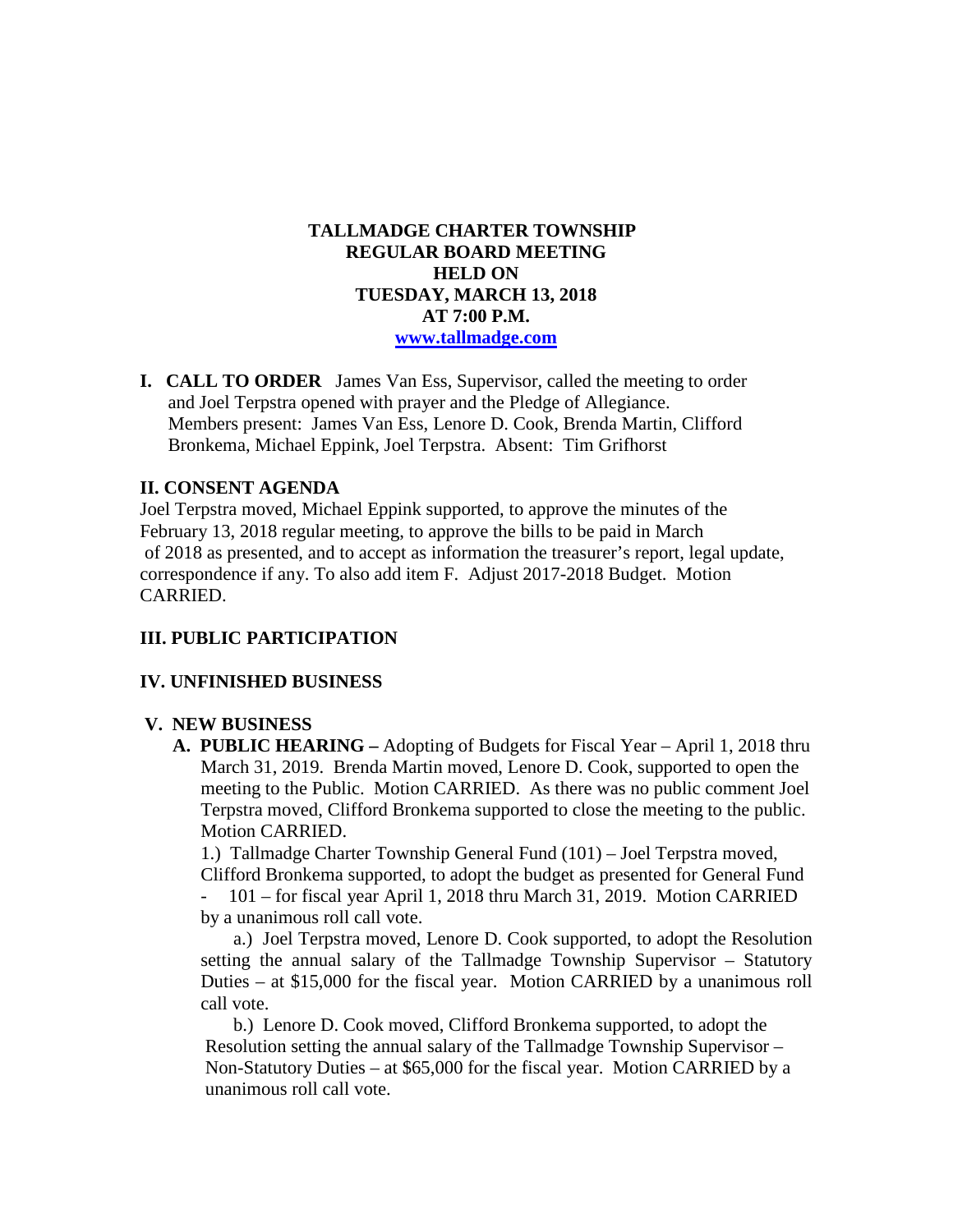c.) Joel Terpstra moved, Michael Eppink supported, to adopt the Resolution setting the annual salary of the Tallmadge Township Clerk at

\$34,000 for the

fiscal year. Motion CARRIED by a unanimous roll call vote.

 d.) Lenore D. Cook moved, Joel Terpstra supported, to adopt the Resolution setting the annual salary of the Tallmadge Township Treasurer at \$34,000 for the fiscal year. Motion CARRIED by a unanimous roll call vote.

 e.) Michael Eppink moved, Clifford Bronkema supported, to adopt the Resolution setting the annual salary of the Tallmadge Township Trustees at \$3000 per fiscal year. Motion CARRIED by a unanimous roll call vote.

 2.) Wright Tallmadge Fire Department – Fund 206 – Operating and Fund 208 – Equipment. Joel Terpstra moved, Clifford Bronkema supported, to adopt the budgets as presented – 206 Operating and 208 Equipment – for fiscal year April, 2018 thru March 31, 2019. Motion CARRIED by a unanimous roll call vote.

- **B.** FIRST READING Jim Rosendall 13130  $14<sup>th</sup>$  Avenue parcel number 70-10-11-300-019 – is requesting to rezone this parcel from Agricultural to Rural Preserve.
- **C.** FIRST READING Manen Meadows Final Plan Planned Unit Development Plan.
- **D.** Joel Terpstra moved, Clifford Bronkema supported, to approve Crowd Control for the Striders Classic on April 21, 2018 from 7:00 a.m. to 11:00 a.m. Motion CARRIED.
- **E.** Lenore D. Cook moved, Brenda Martin supported, to approve a bid presented by Luke Engelsma with KVO Communications to install updated technology in our conference room not to exceed \$32,000. Motion CARRIED.
- **F.** Michael Eppink moved, Clifford Bronkema supported, to allow the Clerk and the Treasurer to amend the 2017-2018 budgets.

#### **VI SUPERVISOR COMMENTS AND COMMITTEE REPORTS**

 **Supervisor: James Van Ess Planning Commission: Joel Terpstra Zoning Board of Appeals: Clifford Bronkema Fire Board: Timothy Grifhorst Haz-Mat: Michael Eppink Park Committee: Joel Terpstra**

#### **VII. INFORMATIONAL ITEMS**

- A. Fire Board Minutes
- B. Sheriff Department report
- C. List of Building Permits for February of 2018
- D. Planning and Zoning report

E.

### **VIII. ADJOURNMENT Meeting adjourned at 8:14 p.m.**